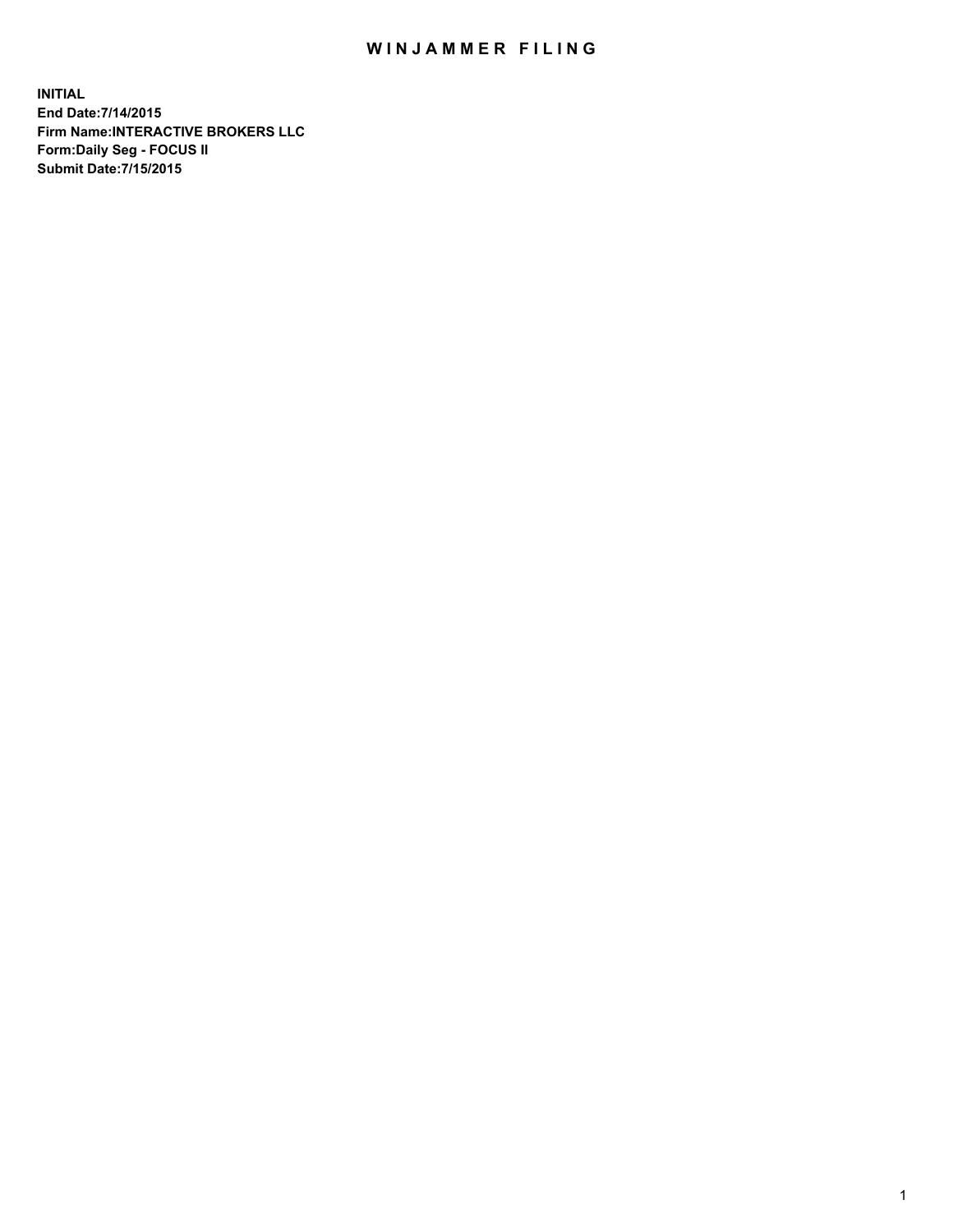## **INITIAL End Date:7/14/2015 Firm Name:INTERACTIVE BROKERS LLC Form:Daily Seg - FOCUS II Submit Date:7/15/2015 Daily Segregation - Cover Page**

| Name of Company<br><b>Contact Name</b><br><b>Contact Phone Number</b><br><b>Contact Email Address</b>                                                                                                                                                                                                                          | <b>INTERACTIVE BROKERS LLC</b><br><b>Michael Ellman</b><br>203-422-8926<br>mellman@interactivebrokers.co<br>$\underline{\mathbf{m}}$ |
|--------------------------------------------------------------------------------------------------------------------------------------------------------------------------------------------------------------------------------------------------------------------------------------------------------------------------------|--------------------------------------------------------------------------------------------------------------------------------------|
| FCM's Customer Segregated Funds Residual Interest Target (choose one):<br>a. Minimum dollar amount: ; or<br>b. Minimum percentage of customer segregated funds required:%; or<br>c. Dollar amount range between: and; or<br>d. Percentage range of customer segregated funds required between:% and%.                          | $\overline{\mathbf{0}}$<br>$\overline{\mathbf{0}}$<br>155,000,000 245,000,000<br>00                                                  |
| FCM's Customer Secured Amount Funds Residual Interest Target (choose one):<br>a. Minimum dollar amount: ; or<br>b. Minimum percentage of customer secured funds required:%; or<br>c. Dollar amount range between: and; or<br>d. Percentage range of customer secured funds required between: % and %.                          | $\overline{\mathbf{0}}$<br>$\mathbf 0$<br>80,000,000 120,000,000<br>00                                                               |
| FCM's Cleared Swaps Customer Collateral Residual Interest Target (choose one):<br>a. Minimum dollar amount: ; or<br>b. Minimum percentage of cleared swaps customer collateral required:% ; or<br>c. Dollar amount range between: and; or<br>d. Percentage range of cleared swaps customer collateral required between:% and%. | $\overline{\mathbf{0}}$<br>$\overline{\mathbf{0}}$<br>0 <sub>0</sub><br>0 <sub>0</sub>                                               |

Attach supporting documents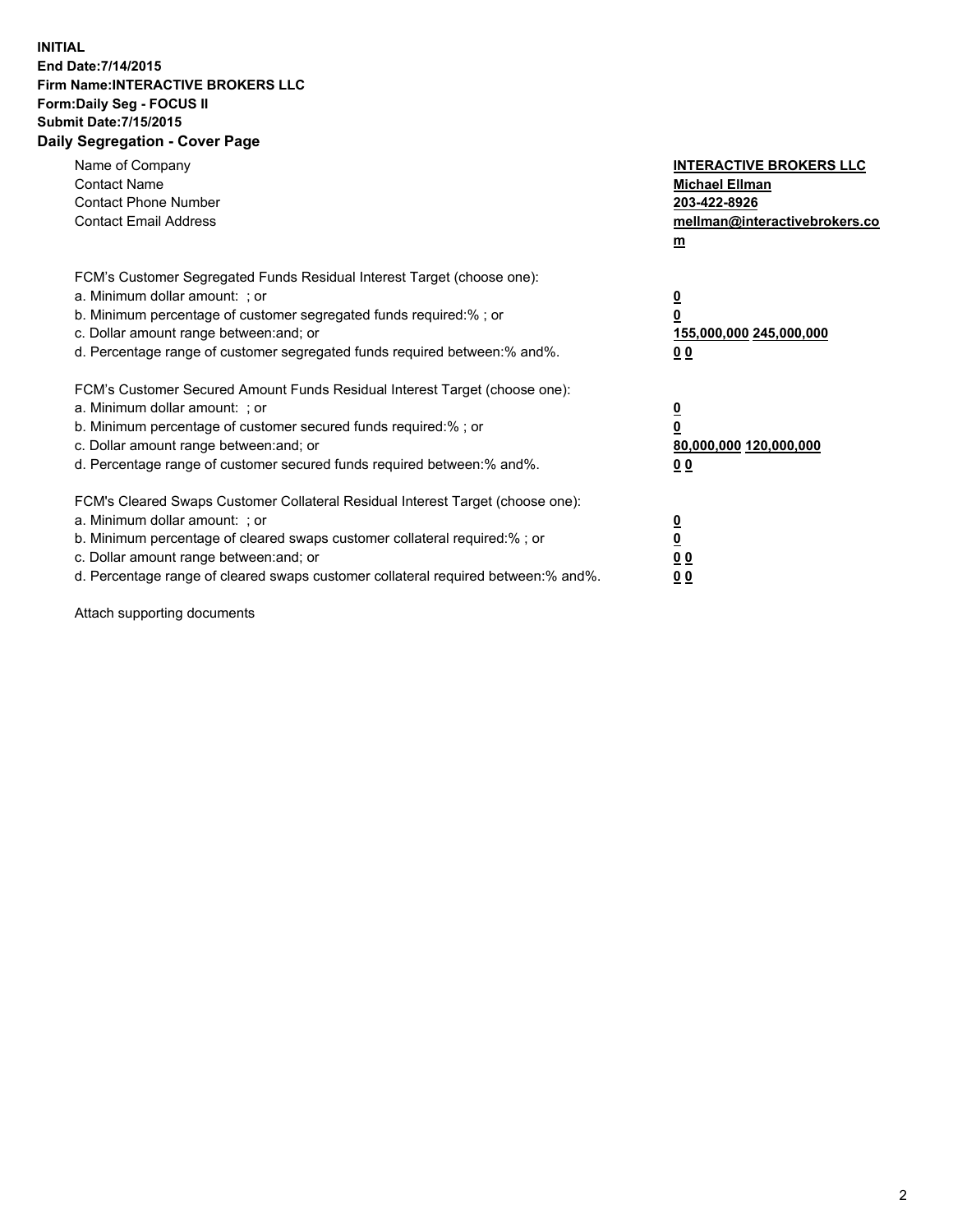## **INITIAL End Date:7/14/2015 Firm Name:INTERACTIVE BROKERS LLC Form:Daily Seg - FOCUS II Submit Date:7/15/2015 Daily Segregation - Secured Amounts**

|                | Daily Segregation - Secured Amounts                                                         |                                    |
|----------------|---------------------------------------------------------------------------------------------|------------------------------------|
|                | Foreign Futures and Foreign Options Secured Amounts                                         |                                    |
|                | Amount required to be set aside pursuant to law, rule or regulation of a foreign            | $0$ [7305]                         |
|                | government or a rule of a self-regulatory organization authorized thereunder                |                                    |
| 1.             | Net ledger balance - Foreign Futures and Foreign Option Trading - All Customers             |                                    |
|                | A. Cash                                                                                     | 423,738,751 [7315]                 |
|                | B. Securities (at market)                                                                   | $0$ [7317]                         |
| 2.             | Net unrealized profit (loss) in open futures contracts traded on a foreign board of trade   | 27,150,841 [7325]                  |
| 3.             | Exchange traded options                                                                     |                                    |
|                | a. Market value of open option contracts purchased on a foreign board of trade              | 45,862 [7335]                      |
|                | b. Market value of open contracts granted (sold) on a foreign board of trade                | $-102,560$ [7337]                  |
| 4.             | Net equity (deficit) (add lines 1.2. and 3.)                                                | 450,832,894 [7345]                 |
| 5.             | Account liquidating to a deficit and account with a debit balances - gross amount           | 363,716 [7351]                     |
|                | Less: amount offset by customer owned securities                                            | 0 [7352] 363,716 [7354]            |
| 6.             | Amount required to be set aside as the secured amount - Net Liquidating Equity              | 451,196,610 [7355]                 |
|                | Method (add lines 4 and 5)                                                                  |                                    |
| 7.             | Greater of amount required to be set aside pursuant to foreign jurisdiction (above) or line | 451,196,610 [7360]                 |
|                | 6.                                                                                          |                                    |
|                | FUNDS DEPOSITED IN SEPARATE REGULATION 30.7 ACCOUNTS                                        |                                    |
| $\mathbf{1}$ . | Cash in banks                                                                               |                                    |
|                | A. Banks located in the United States                                                       | <b>584</b> [7500]                  |
|                | B. Other banks qualified under Regulation 30.7                                              |                                    |
| 2.             | Securities                                                                                  | 0 [7520] 584 [7530]                |
|                |                                                                                             |                                    |
|                | A. In safekeeping with banks located in the United States                                   | 478,541,488 [7540]                 |
| 3.             | B. In safekeeping with other banks qualified under Regulation 30.7                          | 0 [7560] 478,541,488 [7570]        |
|                | Equities with registered futures commission merchants                                       |                                    |
|                | A. Cash                                                                                     | $0$ [7580]                         |
|                | <b>B.</b> Securities                                                                        | $0$ [7590]                         |
|                | C. Unrealized gain (loss) on open futures contracts                                         | $0$ [7600]                         |
|                | D. Value of long option contracts                                                           | $0$ [7610]                         |
|                | E. Value of short option contracts                                                          | 0 [7615] 0 [7620]                  |
| 4.             | Amounts held by clearing organizations of foreign boards of trade                           |                                    |
|                | A. Cash                                                                                     | $0$ [7640]                         |
|                | <b>B.</b> Securities                                                                        | $0$ [7650]                         |
|                | C. Amount due to (from) clearing organization - daily variation                             | $0$ [7660]                         |
|                | D. Value of long option contracts                                                           | $0$ [7670]                         |
|                | E. Value of short option contracts                                                          | 0 [7675] 0 [7680]                  |
| 5.             | Amounts held by members of foreign boards of trade                                          |                                    |
|                | A. Cash                                                                                     | 125,835,857 [7700]                 |
|                | <b>B.</b> Securities                                                                        | $0$ [7710]                         |
|                | C. Unrealized gain (loss) on open futures contracts                                         | 14,229,934 [7720]                  |
|                | D. Value of long option contracts                                                           | 45,871 [7730]                      |
|                | E. Value of short option contracts                                                          | -102,561 [7735] 140,009,101 [7740] |
| 6.             | Amounts with other depositories designated by a foreign board of trade                      | 0 [7760]                           |
| 7.             | Segregated funds on hand                                                                    | $0$ [7765]                         |
| 8.             | Total funds in separate section 30.7 accounts                                               | 618,551,173 [7770]                 |
| 9.             | Excess (deficiency) Set Aside for Secured Amount (subtract line 7 Secured Statement         | 167,354,563 [7380]                 |
|                | Page 1 from Line 8)                                                                         |                                    |
| 10.            | Management Target Amount for Excess funds in separate section 30.7 accounts                 | 80,000,000 [7780]                  |
| 11.            | Excess (deficiency) funds in separate 30.7 accounts over (under) Management Target          | 87,354,563 [7785]                  |
|                |                                                                                             |                                    |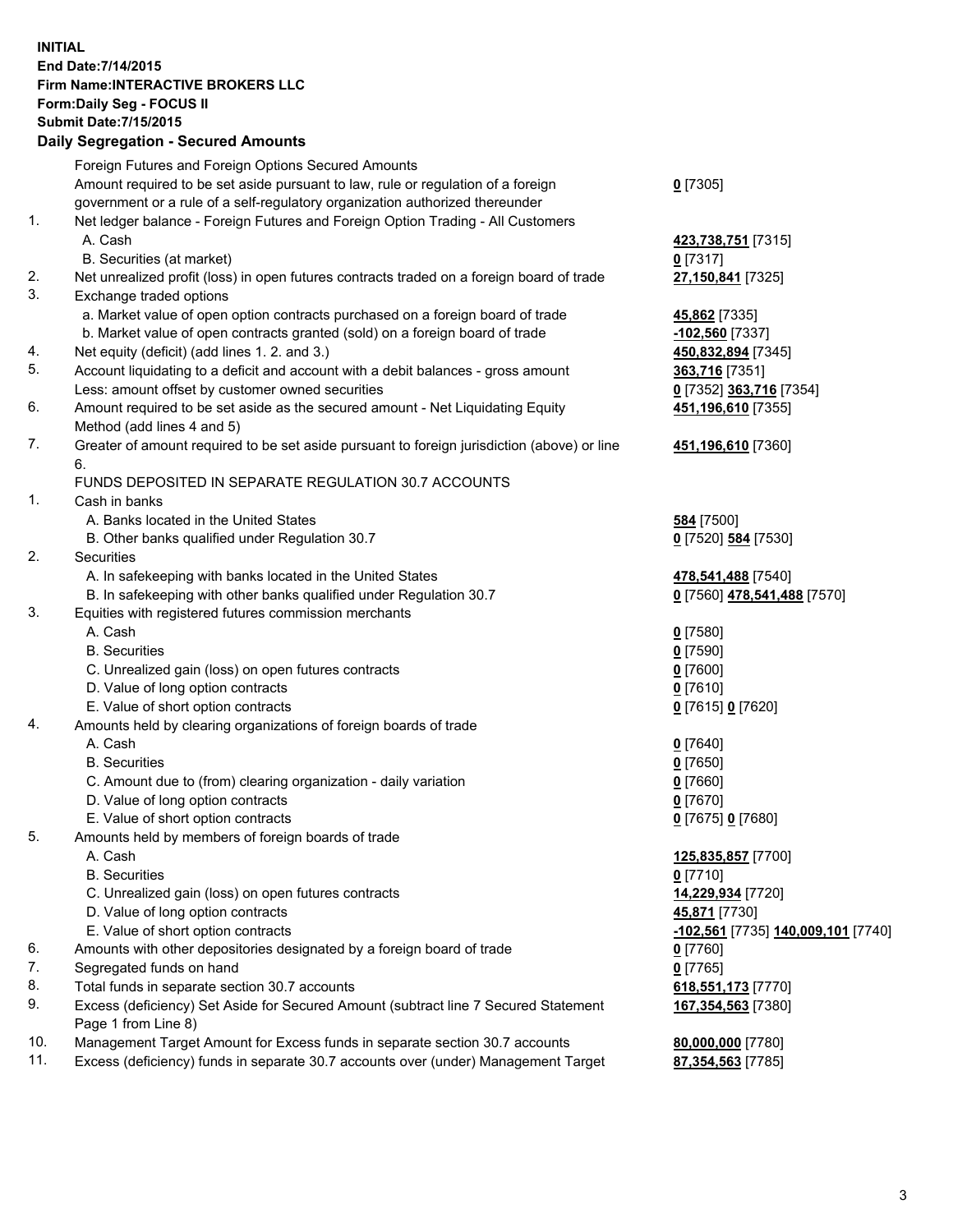**INITIAL End Date:7/14/2015 Firm Name:INTERACTIVE BROKERS LLC Form:Daily Seg - FOCUS II Submit Date:7/15/2015 Daily Segregation - Segregation Statement** SEGREGATION REQUIREMENTS(Section 4d(2) of the CEAct) 1. Net ledger balance A. Cash **2,681,172,188** [7010] B. Securities (at market) **0** [7020] 2. Net unrealized profit (loss) in open futures contracts traded on a contract market **-44,201,790** [7030] 3. Exchange traded options A. Add market value of open option contracts purchased on a contract market **502,036,348** [7032] B. Deduct market value of open option contracts granted (sold) on a contract market **-576,810,658** [7033] 4. Net equity (deficit) (add lines 1, 2 and 3) **2,562,196,088** [7040] 5. Accounts liquidating to a deficit and accounts with debit balances - gross amount **68,441** [7045] Less: amount offset by customer securities **0** [7047] **68,441** [7050] 6. Amount required to be segregated (add lines 4 and 5) **2,562,264,529** [7060] FUNDS IN SEGREGATED ACCOUNTS 7. Deposited in segregated funds bank accounts A. Cash **433,562,241** [7070] B. Securities representing investments of customers' funds (at market) **1,382,172,154** [7080] C. Securities held for particular customers or option customers in lieu of cash (at market) **0** [7090] 8. Margins on deposit with derivatives clearing organizations of contract markets A. Cash **12,544,509** [7100] B. Securities representing investments of customers' funds (at market) **97,136,953** [7110] C. Securities held for particular customers or option customers in lieu of cash (at market) **0** [7120] 9. Net settlement from (to) derivatives clearing organizations of contract markets **813,488** [7130] 10. Exchange traded options A. Value of open long option contracts **1,181,181** [7132] B. Value of open short option contracts **-4,666,320** [7133] 11. Net equities with other FCMs A. Net liquidating equity **-51,832,052** [7140] B. Securities representing investments of customers' funds (at market) **883,044,531** [7160] C. Securities held for particular customers or option customers in lieu of cash (at market) **0** [7170] 12. Segregated funds on hand **0** [7150] 13. Total amount in segregation (add lines 7 through 12) **2,753,956,685** [7180] 14. Excess (deficiency) funds in segregation (subtract line 6 from line 13) **191,692,156** [7190] 15. Management Target Amount for Excess funds in segregation **155,000,000** [7194]

16. Excess (deficiency) funds in segregation over (under) Management Target Amount Excess

**36,692,156** [7198]